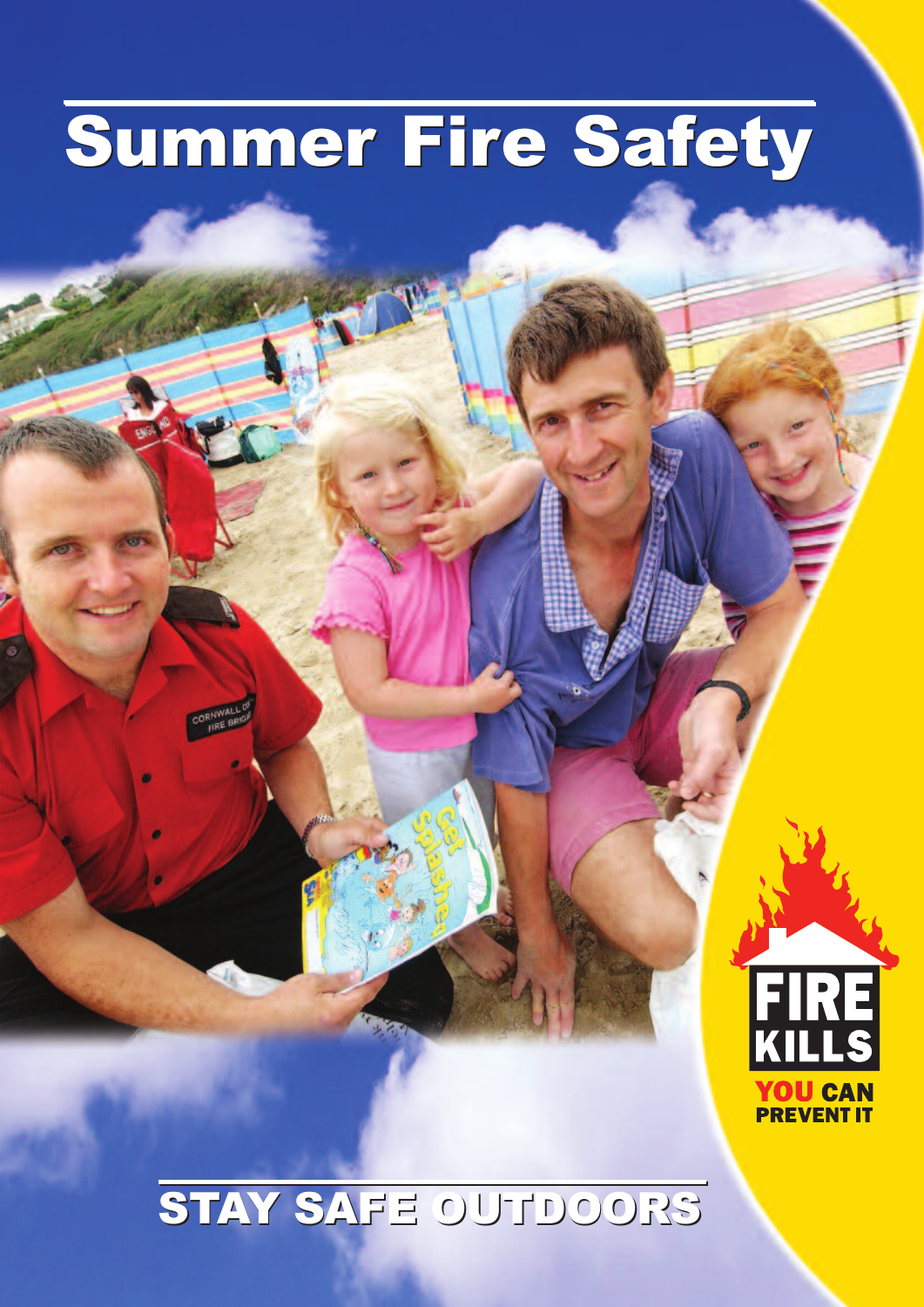## **Fire Safety: Barbecues**

Having a barbecue should be a safe and enjoyable experience for everyone. But cooking over hot coals can be hazardous. It's easy to be distracted when you have family and friends around you whilst cooking.



Make sure that your barbecue is in good working order.



Keep a bucket of water, a bucket of sand or a garden hose nearby in case of emergencies.



Make sure your barbecue site is flat and well away from sheds, fences, trees and shrubs.



Use only enough charcoal to cover the base of the barbecue to a depth of about 50mm (two inches).

Keep children, garden games and pets well away from the cooking area.

When you've finished cooking, make sure the barbecue is cool before trying to move it. Empty ashes onto bare garden soil.

Never leave the barbecue unattended.

Never put ashes straight into a dustbin or wheelie bin. If they're hot, they can melt the plastic and cause a fire.

**Remember – Barbecues should never be lit indoors!**

#### **Gas Barbecues**

Bottled gas barbecues need special care when being turned on and off.



Change gas cylinders in the open air if possible or open doors and windows to provide good ventilation.



#### **Storing Gas Cylinders**

Store gas cylinders outside.



Keep gas cylinders away from frost and direct sunlight.

Never store gas cylinders under the stairs of your home - if you are upstairs this is your means of escape from a fire.

#### **Barbecue gone out?**

**Never use petrol or paraffin to start or revive your barbecue.**

**Use only recognised lighters or starter fuel, on cold coals.**





- **If you suspect a leak to the gas cylinder or pipe work:**
- Brush soapy water around all joints and watch for bubbles.

If you find a leaky joint, try to tighten it.







**Enjoy yourself, but remember – too much alcohol and fire never mix!**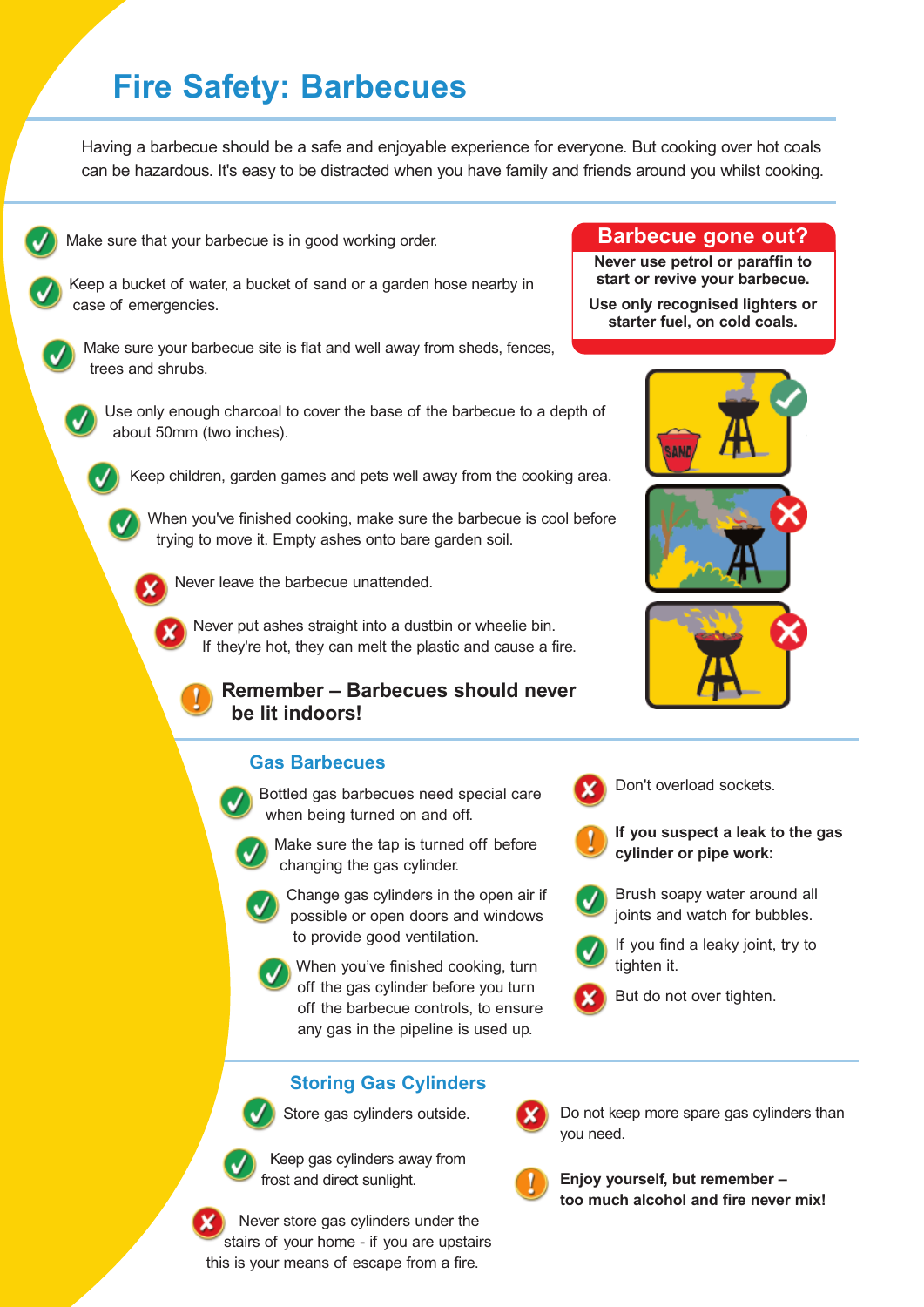# **Fire Safety: Camping**

#### **The Basics**

Everyone loves to relax and enjoy the great outdoors when camping. But just because you're taking a break, don't forget fire safety precautions. When you arrive at your site:



Ensure that tents are kept at least 6 metres apart.



Find out what the fire-fighting arrangements on the campsite are and where the nearest telephone is.



Keep a torch handy for emergencies. Don't use a lit candle.



#### **If there's a fire:**



Fires in tents spread very quickly. Get everyone out straight away.



Call the Fire and Rescue Service and give the exact location.

Give a map reference, if possible. Otherwise, give a landmark such as a farm or pub to help them locate you.

#### **Tents**



- Keep matches and lighters out of the reach of children.
- Flammable liquids and gas cylinders should be kept outside the tent and away from children.



Keep cooking appliances away from walls and the roof and where they can easily be knocked over.



Keep flammable material, including long grass away from cooking area.





Make sure everyone knows how to put out a clothing fire – stop, drop and roll.







Oil burning appliances shouldn't be used in or around tents.



Cooking appliances should not be used in small tents.



Don't smoke inside tents.



**Prevention is key. A fire can destroy a tent in less than 60 seconds. Avoid using naked flames inside tents.**